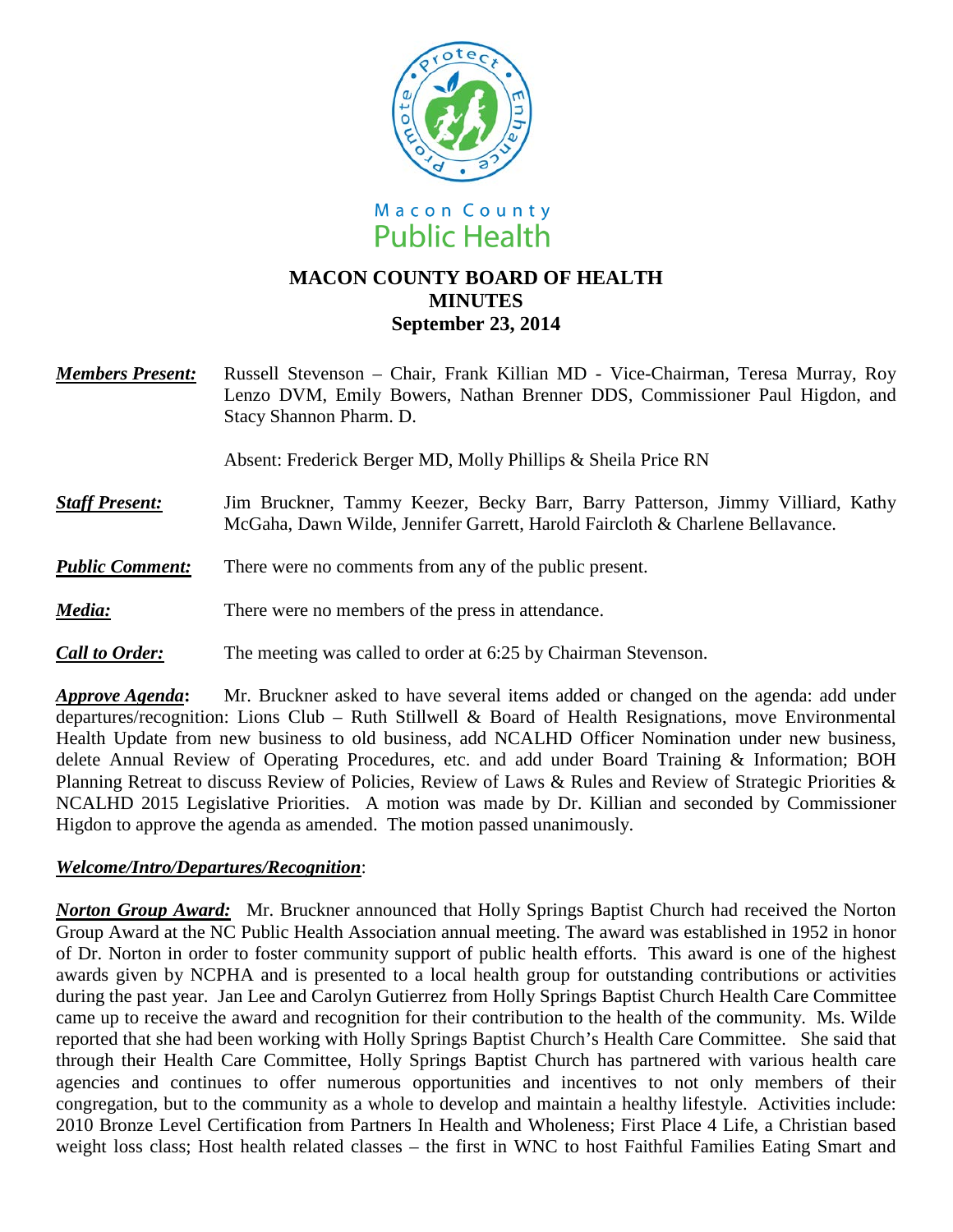Moving More with MCPH; Started a sports league; created a walking trail at the church for use by public; Pastors model good health; created a community garden; Senior Games and Health Fair participants; 2011 – Walk To Jerusalem with MCPH; Promotes Lighten Up 4 Life a program through AMC; 2012 – received Strive to Revive cardiac resuscitation grant and received AED for church; participants in, and hosts for meetings for, WNC Healthy Kids; policy changes in the areas of tobacco use, nutrition and physical activity; red table cloth – healthy options at church meals; 2012 and 2014 Silver Level Certification from Partners In Health and Wholeness; 2014 – Walk To Bethlehem; and, Chair of the Committee, Jan Lee, received 2014 Public Health Hero Award. Ms. Wilde stated that since they first started working to have a healthy congregation, Holly Springs Baptist Church Health Care Committee has continued to strive to offer services to not only their congregation, but also to the community in an effort to be a resource for health and wellness. They are thought of as an example to other churches and are worthy of being recognized with the Norton Group Award.

*Stacy Covil EH Specialist of the Year Award:* Mr. Bruckner recognized Harold Faircloth for his award for EH specialist of the year which he received at NCPHA. This award is presented by the Environmental Health Section of NCPHA to an individual EH Specialist who has made significant contributions to the betterment and practice of environmental health profession, including publications, scientific or applied research, development or implementation of new or improved concepts, procedures, etc. and for other contributions to civic or school activities or affiliations. Mr. Faircloth received this award for his work regarding his research in identifying the source of elevated lead in private drinking water wells in Macon County.

*NC Glaxo-Smith-Kline Foundation Lifetime Achievement Award:* Mr. Bruckner recognized Jennifer Garrett for her contribution to the communit**y's** health**.** She was nominated for the Lifetime Achievement Award by the agency because of her efforts and outstanding contribution to improving children's health services in partnership with many other agencies. She established a partnership with the Essilor Vision Foundation to provide eye wear for low income school age children in Macon County who otherwise would likely go without. She was appointed to The Governor's Task Force on Early Childhood Vision Committee. She helped to establish School Heath Fairs in 2001 in all Macon County K-8 schools to screen all students for vision, dental, height and weight, and BMI calculations. These health fairs have often served as an early detection vehicle for health issues of uninsured children resulting in early interventions for medical conditions. She continues to collaborate with Centers for Disease Control and Prevention Collaboration involving automation of data collection during school health fairs, and sharing of BMI trend data for school age children. In collaboration with Macon County Care Network she helped establish the Backpack Program in Macon County in 2008. In Macon County, it is estimated that 1930 children or 30.6 percent (1 in 3 children) of the total population are considered 'Food Insecure'- unable to consistently access enough nutritious food necessary for a healthy life. Through this program, children are provided food over the weekend for those in dire need. She established a partnership with a local non-profit to provide essential necessities for low income children in Macon County to include winter coats, clothing, and toiletry items. Ms. Garrett established the School Health Advisory Council for Macon County which served as an early model for other counties in the State of North Carolina. She established policies and procedures to conduct on site school immunization clinics for students during the recent H1N1 Influenza campaign. She helps conduct on site annual influenza immunization clinics for school faculty and staff. She helps conduct on site TDAP immunization clinics for students entering the  $6<sup>th</sup>$  grade to meet North Carolina requirements.

*Lions Club – Ruth Stillwell:* Mr. Bruckner asked Ms. Garrett to come forward and introduce Ms. Stillwell. Ms. Garrett indicated that Ms. Stillwell had generously offered the school nurses the opportunity to use the SPOT Vision machine in the schools for vision testing during the Health Fairs. Ms. Stillwell stated that the Lions Club has been doing vision screenings in the schools since the 1980's. The SPOT Vision machine will hold records for up to 200 students. At the end of each day the information can be downloaded using a jump drive that would allow the data for each school to be stored on Ms. Garrett's computer. With the SPOT vision check machine they are able to do a screening on the eyes and will be able to give a pass/fail score and also a refraction score. The Lions will also be using the SPOT Vision machine in the community in the future. They are hoping to also begin using them in the head start program and the daycares. Dr. Killian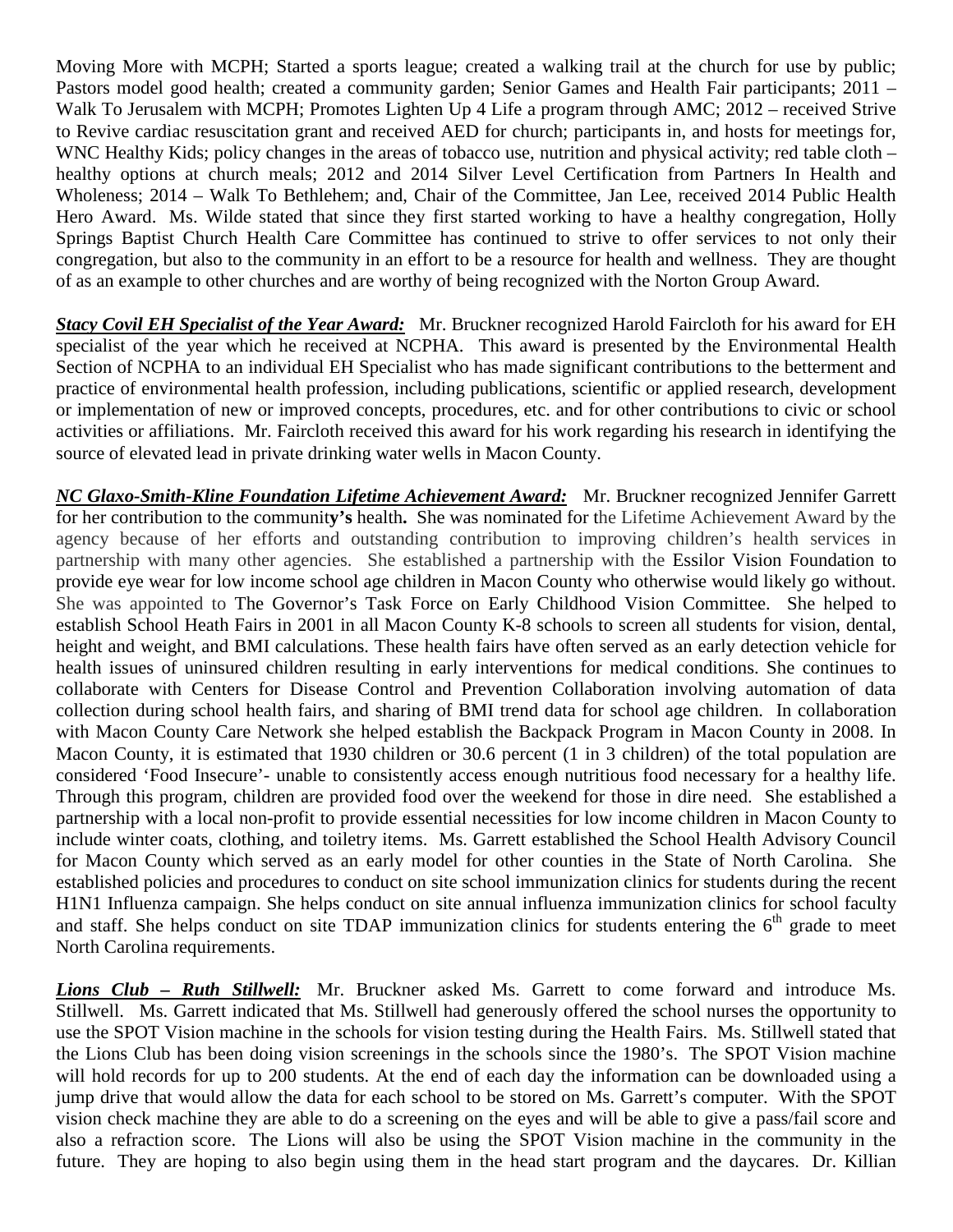indicated that he felt that the printout from the SPOT Vision machine would be an excellent reference to send with a child that has never been to an eye doctor.

*Board of Health Resignations:* Mr. Bruckner indicated that Dr. Berger had submitted his resignation. This will open a physician position on the Board and Mr. Bruckner asked the current members to be thinking of any physicians that they think might be willing to serve. Mr. Bruckner indicated that he had spoken to several people in the community and it was suggested that he contact Dr. Carol Peterson to see if she would be willing to serve on the Board. Mr. Bruckner also indicated that Sheila Price has submitted her resignation as the nurse position on the Board. Mr. Bruckner noted that he had spoken with Ms. Bowers and she indicated to him that she would be willing to serve in the nursing position if nominated. This will open up a general public position on the board and again Mr. Bruckner asked the board to be thinking of anyone who may be public health minded that would be willing to serve.

## **Presentations:**

*Community Care Clinic Highlands Update:* Mr. Hermanson thanked the board for allowing him to share the efforts of the Community Care Clinic in Highlands. He indicated that they have served 3,081 unduplicated patients so far this year at the Highlands clinic. They have been able to use the facility on Buck Creek Road at no charge which allows them to use their funds for direct client related services. They have started three new specialty clinics including Diabetes Management, a Behavioral Health clinic and a physician comes in for a GYN clinic. They offer an in house medication assistance program. They also receive donated medications. Free laboratory and imaging exams are provided by the Highlands/Cashiers Hospital. Last year the value of their services was \$750,000 and the operating cost was just over \$140,000. This keeps many clients out of the emergency rooms in both Highlands and Franklin. Mr. Bruckner asked if Mr. Hermanson had seen the oral grant offer. Mr. Hermanson indicated that he had and they would be participating in a conference call to discuss the details of the grant.

*Diabetes Management Update:* Ms. Bassett reported on the progress of the Chronic Disease Management & Prevention program. Medical Nutrition Therapy (MNT) is one of the main programs that the program offers. We also provide Diabetes Self-Management Training. We provide these services both here in Franklin and in Highlands. They are able to track outcomes to see if there was an improvement for the patient. The patients attend a workshop; receive on-going support and education needed to learn to control their diabetes through diet. Ms. Bassett also indicated that through the school health screenings they identified 966 students that are already at risk for childhood obesity and possibly childhood diabetes. She requested permission from the Board of Health to begin conversation with the schools in order to bring the DSMT training into the schools. Dr. Killian made a motion to allow Ms. Bassett to begin having the conversation with the schools about DSMT training. Ms. Bowers seconded the motion. The motion passed unanimously.

*Approve Minutes of Previous Meeting:* A motion was made by Ms. Bowers and seconded by Dr. Killian to approve the minutes of the August 26, 2014 meeting as presented. The motion passed unanimously.

#### **Old Business:**

*Budget Update:* Ms. Keezer reported on the revenue and expenditures for the month of August. A copy of the report is attached to these minutes.

*MCPH Reps on Committees:* Ms. Bellavance referred the board members to the handout in their packets. She asked the members to let her know if there were any committees, groups or associations that they participated on that she let them know so they could be added to the list. Ms. McGaha noted that it was important for accreditation to be able to see the board members participation in the community on boards, committees, etc. She encouraged board members to participate in the community assessment process to help determine what the future goals will be for our community. She indicated that Ms. Wilde is the contact for attending these planning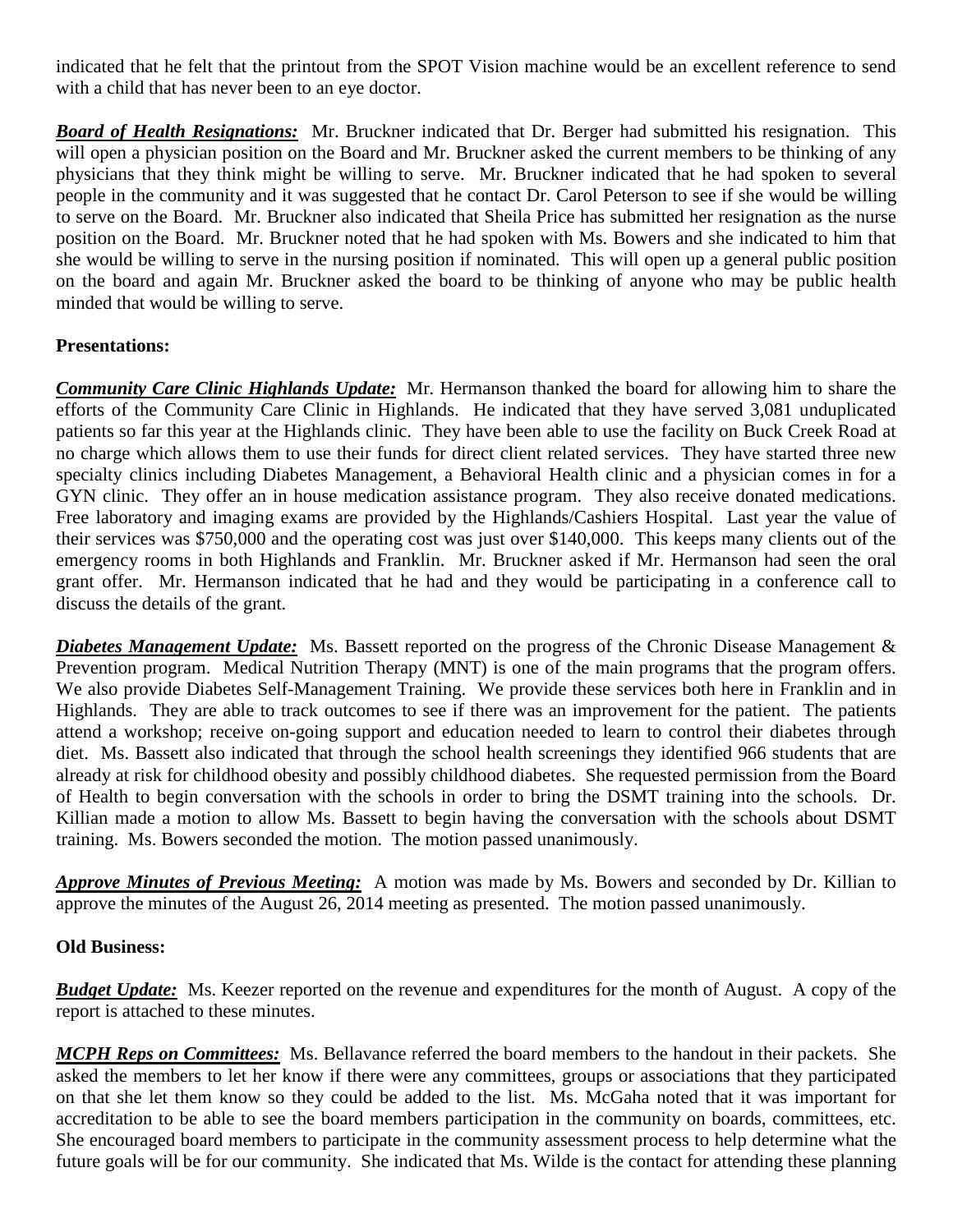meetings and to please contact Ms. Bellavance if they would like to participate. Mr. Stevenson asked the board to be sure to get the information on any committees they participate on to Ms. Bellavance as soon as possible.

*EH Update Landfill and Lead in Wells:* The investigation has now identified up to 250 wells that have tested positive for lead levels above the acceptable level. They have made a connection between the galvanized pipe and the blood lead levels of family members in the homes where the wells were tested. When the families were instructed to stop drinking the water, the blood lead levels were reduced to acceptable levels and the only change was for them to stop drinking the water in the home. This should not be an issue with future wells now that the well drillers have been made aware of the problem, and since the federal law lowered the allowable lead content in plumbing linked to drinking water systems in January 2014. Dr. Lenzo asked if a homeowner selling their home was obligated to disclose this lead issue. Mr. Patterson indicated that if is known that there is an issue with lead in the well the owner/realtor is obligated to disclose this. Mr. Patterson indicated that the state has increased the fee for water testing and they have seen direct results in a decline of requests to have water tests done. The Aquifer Protection section at the state will continue to pursue the issue. Our agency will discuss the analysis protocols with the state because they appear to result in the instrumentation to reporting lower than actual lead levels. They are starting to find similar problems in the public schools in the north. There are new scientific studies coming from Virginia Tech that support our findings, so we hope this will enhance our attempts to bring the State to an understanding of our position.

The department received a blanket variance from the State that approved the suggested abandonment protocol for approximately 81 wells in close proximity to the Old Franklin Landfill. It is our understanding that all of these wells were abandoned and the homes connected to the Town of Franklin water system back when the landfill was closed. This process is being initiated to ensure these wells cannot be used as a source of drinking water in the future. They should begin to abandon these wells in the next few weeks. Ms. Murray asked if the Environmental Health Section could give the realtors a recommendation to pass on to their homeowners encouraging them to test the water before the purchase a home. She also asked Mr. Patterson to address the permit 'renewal' issue and making sure that individuals are aware that the permits do expire and they need to reapply if the permit has expired.

## **New Business:**

*NCALHD Officer Nomination:* Mr. Bruckner told the board that the NC Association of Local Health Directors nominated him as an officer again this year (Vice-President of the association). He indicated that it should take less time than last year as he would no longer be responsible for taking minutes. A motion to support Mr. Bruckner's nomination was made by Ms. Bowers and seconded by Ms. Murray. The motion passed unanimously.

*Appointment of Health Director Evaluation Committee:* Mr. Stevenson asked for volunteers to help him with Mr. Bruckner's annual evaluation. Dr. Killian said he was willing to do this again and Mr. Stevenson asked that if anyone else was interested to let him know.

## **Board Training and Information:**

*BOH Planning Retreat:* Mr. Bruckner reminded the board that they had discussed having a planning retreat. Items for discussion/review include: Board of Health Procedure and other Board Policies, NCGS Laws & Rules applicable to Public Health, agency Strategic Priorities, NCALHD 2015 Legislative Priorities, and to look at the method selected for evaluating/measuring department objectives. He asked each member to please review the policies/procedure, and rules and regulations in their packets so they can discuss them at the meeting. He also took a moment to note the importance of Board Member involvement in the community health assessment process. Mr. Stevenson asked if everyone could be here by 5:30 next month. Most members present indicated that they could. They will need to have a quorum to be able to approve the Board of Health Procedure and Policies.